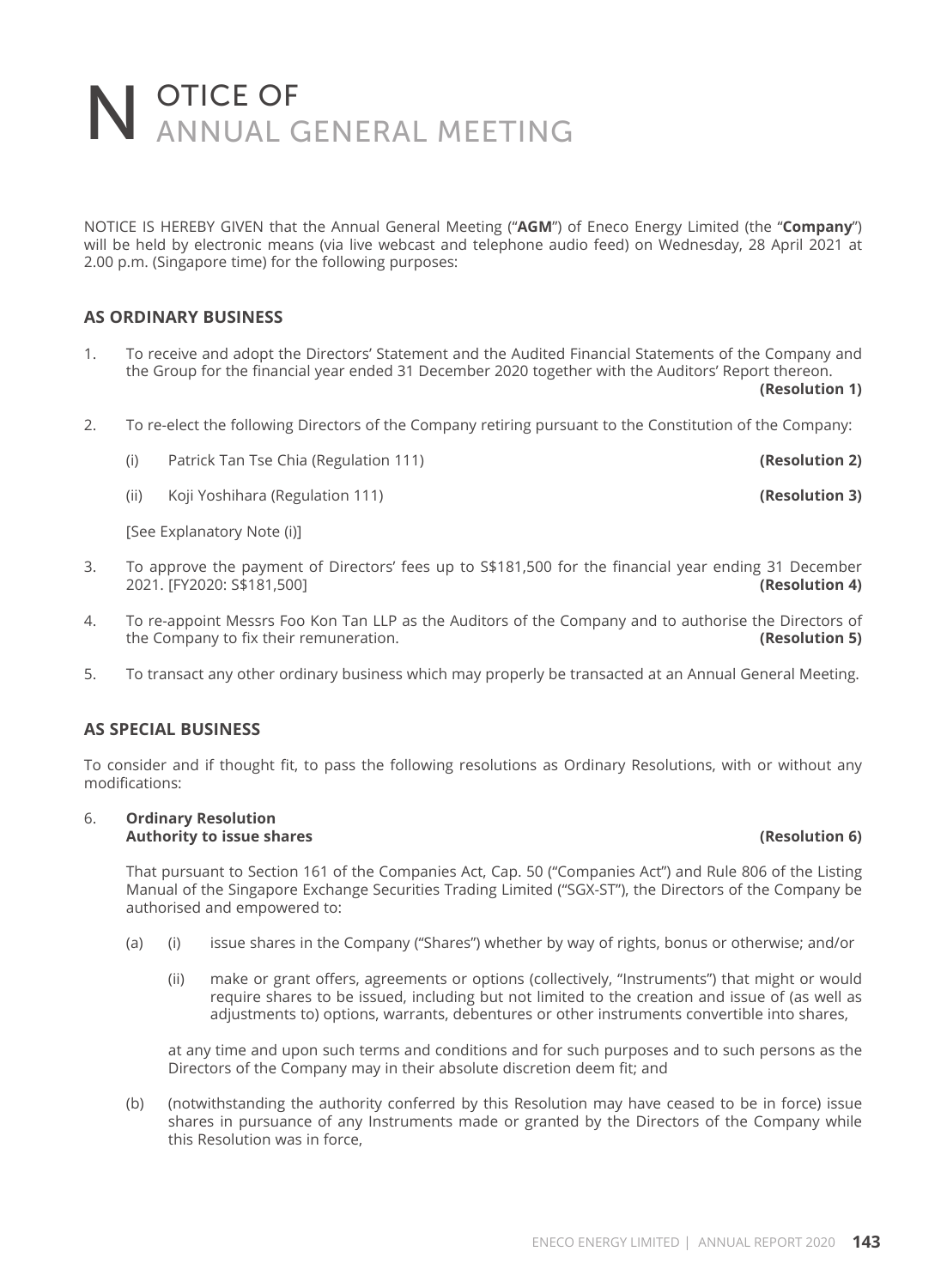### (the "**Share Issue Mandate**")

provided that:

- (1) the aggregate number of shares (including shares to be issued in pursuance of the Instruments, made or granted pursuant to this Resolution) and Instruments to be issued pursuant to this Resolution shall not exceed 100% of the total number of issued shares (excluding treasury shares and subsidiary holdings) in the capital of the Company (as calculated in accordance with subparagraph (2) below), of which the aggregate number of shares and Instruments to be issued other than on a pro-rata basis to existing shareholders of the Company shall not exceed 20% of the total number of issued shares (excluding treasury shares and subsidiary holdings) in the capital of the Company (as calculated in accordance with sub-paragraph (2) below);
- (2) (subject to such calculation as may be prescribed by SGX-ST) for the purpose of determining the aggregate number of shares and Instruments that may be issued under sub-paragraph (1) above, the percentage of issued shares and Instruments shall be based on the number of issued shares (excluding treasury shares and subsidiary holdings) in the capital of the Company at the time of the passing of this Resolution, after adjusting for:-
	- (i) new shares arising from the conversion or exercise of the Instruments or any convertible securities;
	- (ii) new shares arising from exercising share options or vesting of share awards outstanding or subsisting at the time of the passing of the resolution, provided the options or awards were granted in compliance with Part VIII of Chapter 8; and
	- (iii) any subsequent bonus issue, consolidation or subdivision of shares.
- (3) in exercising the Share Issue Mandate conferred by this Resolution, the Company shall comply with the provision of the Listing Manual of SGX-ST for the time being in force (unless such compliance has been waived by SGX-ST) and the Constitution of the Company; and
- (4) unless revoked or varied by the Company in a general meeting, the Share Issue Mandate shall continue in force until: (i) the conclusion of the next AGM of the Company or the date by which the next AGM of the Company is required by law to be held, whichever is earlier; or (ii) in the case of shares to be issued in pursuance of the Instruments, made or granted pursuant to this Resolution, until the issuance of such shares in accordance with the terms of the Instruments.

[See Explanatory Note (ii)]

### 7. **Ordinary Resolution Authority to issue shares under the Eneco Group Share Option Scheme ("EGSOS") and EGSOS 2017 (Resolution 7)**

 That pursuant to Section 161 of the Companies Act, the Directors of the Company be authorised and empowered to offer and grant options ("Options") under the EGSOS and EGSOS 2017 and to allot and issue from time to time such number of shares in the capital of the Company as may be required to be issued pursuant to the exercise of options granted by the Company under the EGSOS and EGSOS 2017, whether granted during the subsistence of this authority or otherwise, provided always that the aggregate number of additional ordinary shares to be issued pursuant to the respective EGSOS and EGSOS 2017 shall not exceed 15% of the total number of issued shares (excluding treasury shares and subsidiary holdings) in the capital of the Company, but subject to the aggregate number of shares available under all schemes including share award/share plans (as defined in "Resolution 8") must not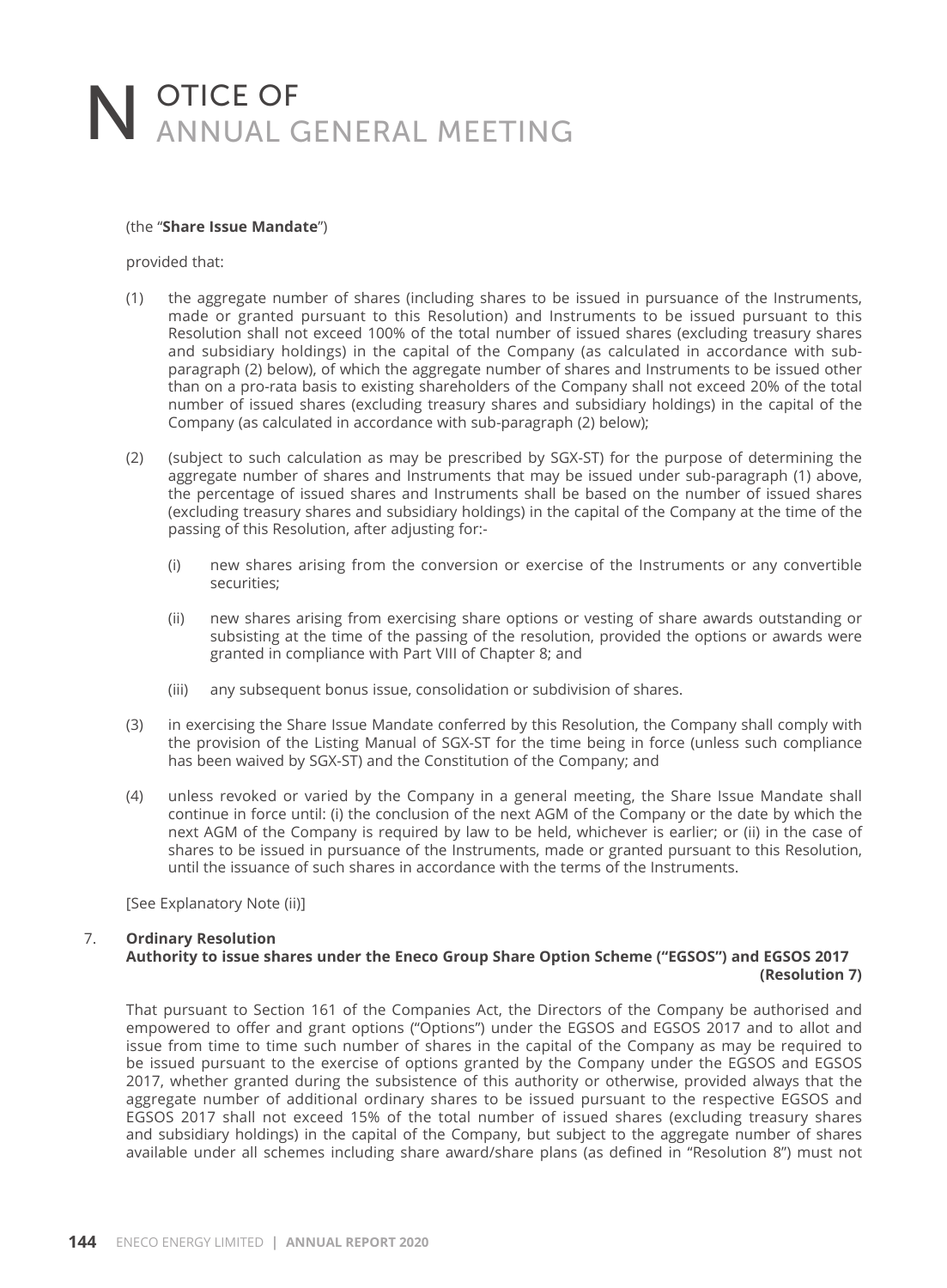exceed 15% of the total number of issued shares (excluding treasury shares and subsidiary holdings) from time to time and that such authority shall, unless revoked or varied by the Company in a general meeting, continue in force until the conclusion of the next AGM of the Company or the date by which the next AGM of the Company is required by law to be held, whichever is earlier.

[See Explanatory Note (iii)]

### 8. **Ordinary Resolution Authority to issue shares under the Eneco Group Performance Share Plan ("EGPSP") and EGPSP 2017 (Resolution 8)**

 That pursuant to Section 161 of the Companies Act, the Directors of the Company be authorised and empowered to offer and grant awards ("Awards") in accordance with the provision of EGPSP and EGPSP 2017 and to issue and/or deliver from time to time such number of shares in the capital of the Company (excluding treasury shares and subsidiary holdings) as may be required to be issued and/or delivered pursuant to the respective EGPSP and EGPSP 2017 shall not exceed 15% of the total number of issued shares (excluding treasury shares and subsidiary holdings) in the capital of the Company, but subject to the aggregate number of shares available under all schemes including share award/share plans must not exceed 15% of the total number of issued shares (excluding treasury shares and subsidiary holdings) from time to time and that such authority shall, unless revoked or varied by the Company in a general meeting, continue in force until the conclusion of the next AGM of the Company or the date by which the next AGM of the Company is required by law to be held, whichever is earlier.

[See Explanatory Note (iv)]

### **By Order of the Board**

**Ang Siew Koon**

Company Secretary

13 April 2021

### **Explanatory Notes:**

- (i) Mr Patrick Tan Tse Chia will, upon re-election as Director of the Company, remain as the Chairman of the Nominating Committee and as a member of the Audit Committee and Remuneration Committee. He will be considered independent for the purpose of Rule 704(8) of the Listing Manual of the SGX-ST.
- (ii) The Ordinary Resolution 6 in item 6 above, if passed, will empower the Directors of the Company from the date of this AGM until the date of the next AGM of the Company, or the date by which the next AGM of the Company is required by law to be held or such authority is varied or revoked by the Company in a general meeting, whichever is the earlier, to issue shares, make or grant Instruments convertible into shares and to issue shares pursuant to such Instruments, up to a number not exceeding, in total, 100% of the total number of issued shares (excluding treasury shares and subsidiary holdings) in the capital of the Company, of which up to 20% may be issued other than on a pro-rata basis to existing shareholders of the Company.

 On 8 April 2020, SGX RegCo issued a news release which introduced measures to support issuers amid the challenging business and economic climate due to COVID-19, including enabling the acceleration of fund-raising efforts by allowing Mainboard issuers to provisionally seek a general mandate for an issue of shares and convertible securities on a pro-rata basis of up to an aggregate of 100% of its issued shares (excluding treasury shares and subsidiary holdings), versus 50% previously (the "**Enhanced Share Issue Limit**").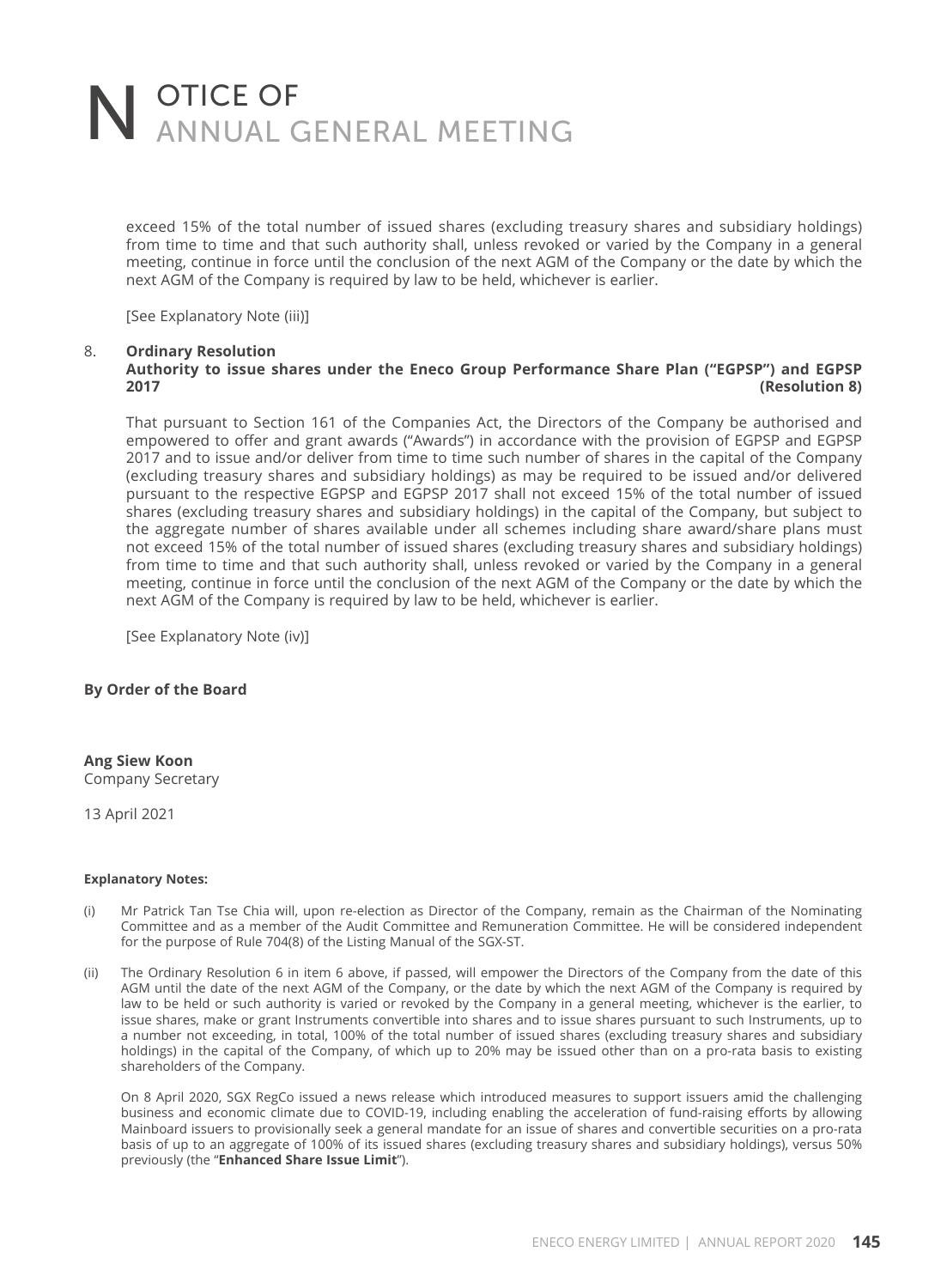The Company is proposing to avail itself of these measures and to seek shareholders' approval for a general mandate with an Enhanced Share Issue Limit at the upcoming Annual General Meeting. The Board of Directors is of the view that it would be in the interest of the Company and its shareholders to do so in the event that circumstances evolve before the 2022 AGM amid the COVID-19 situation to such an extent that a 50% limit for pro-rata issues is no longer sufficient to meet the Company's needs. If this were to occur and no Enhanced Share Issue Limit were to be in place, fund raising efforts would otherwise be unnecessarily hampered and compromised by the time needed to obtain shareholders' approval to issue shares above the 50% threshold.

 The Enhanced Share Issue Limit will expire at the conclusion of the next AGM, or on the date by which the next AGM is required by law or the SGX-ST Mainboard Listing Manual to be held (i.e. on or before 30 April 2022), whichever is the earliest (the "**Expiry Date**"). Any extension of time which may be obtained for the holding of the next AGM will be disregarded in determining the Expiry Date of the Enhanced Share Issue Limit. If the Company subsequently changes its financial year end, the Expiry Date of the Enhanced Share Issue Limit will be the date by which the next AGM would have been required by law or the SGX-ST Mainboard Listing Manual to be held (i.e. on or before 30 April 2022), whichever is the earlier, assuming no change to the financial year end.

 For the avoidance of doubt, the limit on the aggregate number of shares and convertible securities issued other than on a pro-rata basis remains at not more than 20%.

 The Company will notify SGX RegCo, by way of email to enhancedsharelimit@sgx.com, of the date on which the general mandate with the Enhanced Share Issue Limit has been approved by shareholders.

 For the purpose of determining the aggregate number of shares that may be issued, the percentage of issued shares in the capital of the Company (excluding treasury shares and subsidiary holdings) will be calculated based on the total number of issued shares (excluding treasury shares and subsidiary holdings) in the capital of the Company at the time this Ordinary Resolution is passed after adjusting for new shares arising from the conversion or exercise of the Instruments or any convertible securities or the exercise of share options or the vesting of share awards outstanding or subsisting at the time when this Ordinary Resolution is passed and any subsequent consolidation or subdivision of shares.

- (iii) The Ordinary Resolution 7 in item 7 above, if passed, will empower the Directors of the Company, effective from the date of this AGM until the conclusion of the next AGM of the Company, or the date by which the next AGM of the Company is required by law to be held or such authority is varied or revoked by the Company in a general meeting, whichever is the earlier, to issue shares in the Company pursuant to the exercise of options granted or to be granted under the EGSOS and EGSOS 2017 up to a number not exceeding in total (for the entire duration of the EGSOS 2017) 15% of the total number of issued shares (excluding treasury shares and subsidiary holdings) in the capital of the Company from time to time, but subject to the aggregate number of shares available under all schemes including the Awards (as defined in "Resolution 8") must not exceed 15% of the total number of issued shares (excluding treasury shares and subsidiary holdings) from time to time.
- (iv) The Ordinary Resolution 8 in item 8 above, if passed, will empower the Directors of the Company, effective from the date of this AGM until the conclusion of the next AGM of the Company, or the date by which the next AGM of the Company is required by law to be held or such authority is varied or revoked by the Company in a general meeting, whichever is the earlier, to issue shares in the Company pursuant to the vesting of awards under the EGSOS, EGSOS 2017 (as defined in "Resolution 7") EGPSP and EGPSP 2017 (as defined in "Resolution 8"), and other share-based incentive schemes of the Company up to a number not exceeding in total (for the entire duration of the EGPSP 2017) 15% of the total number of issued shares (excluding treasury shares and subsidiary holdings) in the capital of the Company from time to time, but subject to the aggregate number of shares available under all schemes including share award/share plans must not exceed 15% of the total number of issued shares (excluding treasury shares) from time to time.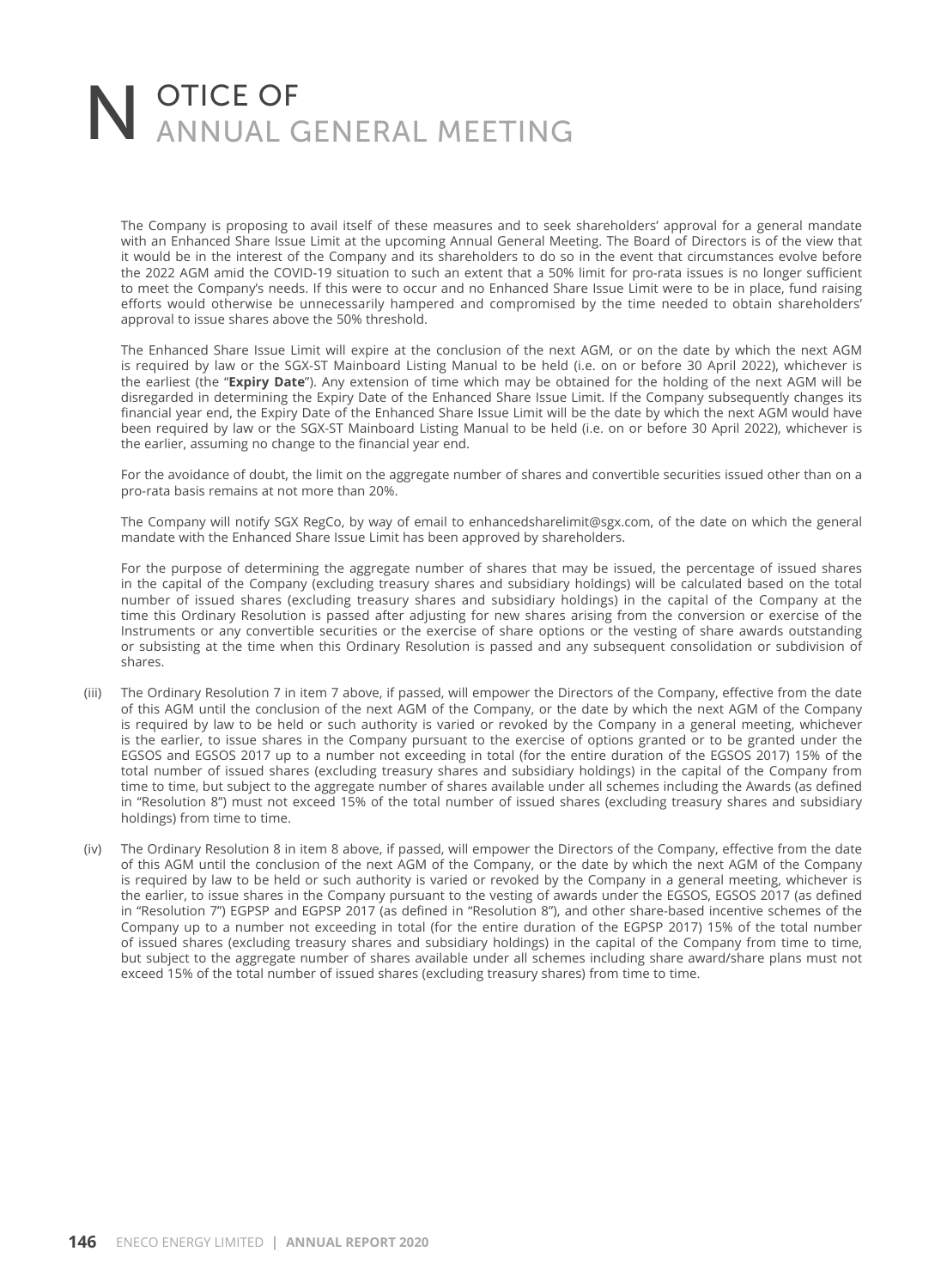### **Important Notice to Shareholders Regarding the Conduct of the Company's AGM**

Pursuant to Part 4 of the COVID-19 (Temporary Measures) Act 2020 and the COVID-19 (Temporary Measures) (Alternative Arrangements for<br>Meetings for Companies, Variable Capital Companies, Business Trusts, Unit Trusts and Debe 2.00pm ("**AGM**") partly by way of electronic means pursuant to First Schedule of the COVID-19 Order, and the physical location for the AGM is purely to facilitate the conduct of the AGM by way of electronic means.

The Company will arrange for (i) a "live" webcast of the AGM, which allows Shareholders to view the proceedings of the AGM contemporaneously<br>("LI**VE WEBCAST"**); and (ii) audio only means (via telephone), which allows Share **not accept any physical attendance by Shareholders at the physical location of the AGM**.

Shareholders should note the following procedures and/or instructions to participate in the AGM LIVE WEBCAST or AUDIO FEED.

#### 1. **Proxy Voting**

 **Voting at the AGM is by proxy ONLY**. Shareholders who wish to vote on any or all of the resolutions at the AGM must appoint the Chairman of the AGM as your proxy to vote on your behalf by completing the proxy form attached to the Notice of AGM by downloading it from the Company's announcement on SGXNet or from the Company's website at www.enecoenergy.com. Shareholders should specifically indicate how they wish to vote for or vote against (or abstain from voting on) the resolutions set out in the Notice of AGM.

Shareholders must submit the completed and signed proxy form appointing the Chairman of the AGM as proxy (i) **by email to**<br>**sg.is.proxy@sg.tricorglobal.com**; or (ii) **by post to the Company's Share Registrar, Tricor Barbin division of Tricor Singapore Pte. Ltd.), 80 Robinsons Road #11-02, Singapore 068898, by 2.00 p.m. on Sunday, 25 April 2021** (being not less than seventy-two (72) hours before the time fixed for the AGM). Any incomplete proxy form will be rejected by the Company.

 For SRS investors who wish to appoint the Chairman of the AGM as their proxy, they should approach their respective SRS Operators to submit their votes **by email to sg.is.proxy@sg.tricorglobal.com or post to the Company's Share Registrar, Tricor Barbinder Share Registration Services (A division of Tricor Singapore Pte. Ltd.), 80 Robinsons Road #11-02, Singapore 068898** at least seven (7) working days before the AGM.

### **2. Registration to attend the AGM**

Shareholders who wish to attend the AGM can participate by registering at the link as follows:-

### **https://conveneagm.sg/enecoenergy2021**

**by 2.00 p.m. on Saturday, 24 April 2021** (the "**Registration Deadline**") to enable the Company to verify the Shareholders' status. After the verifi cation process, an email containing instructions to access the LIVE WEBCAST or AUDIO FEED (depending on the Shareholder's choice at the point of registration) will be sent to authenticated Shareholders **by 12 noon on Monday, 26 April 2021**.

 **If the shareholders or their corporate representatives who have pre-registered by the Registration Deadline, but did not receive an email by 12 noon on Monday, 26 April 2021, they may contact the Company for assistance at 6236 3550 / 6236 3555.**

 Shareholders may attend the LIVE WEBCAST via your smart phones, tablets or laptops/computers, and the AUDIO FEED via a land or mobile phone line.

 Shareholders who wish to attend the AGM via LIVE WEBCAST or AUDIO FEED are reminded that the AGM is private. Invitations to attend the LIVE WEBCAST or AUDIO FEED shall not be forwarded to anyone who is not a Shareholder of the Company or who is not authorised to<br>attend the LIVE WEBCAST or AUDIO FEED. Recording of the LIVE WEBCAST and AUDIO FEED in wha

 The Company would like to seek Shareholders' understanding in the event of any technical disruptions during the LIVE WEBCAST and AUDIO FEED.

### **3. Shareholders' Questions and Answers (Q&A)**

 Shareholders will not be able to ask questions at the AGM during the LIVE WEBCAST or AUDIO FEED. Therefore, it is important for shareholders to pre-register and submit their questions in advance of the AGM.

 Shareholders can submit their questions related to the resolutions to be tabled for approval at the AGM to the Chairman of the Meeting at the link as follows:-

#### **https://conveneagm.sg/enecoenergy2021**

Submission deadline for questions is by **2.00 p.m. on Wednesday, 21 April 2021** (7 days before the AGM).

 Please note that substantial questions and relevant comments from Shareholders would be addressed by the Company (as may be determined by the Company at its sole discretion) and posted on SGXNet before the AGM. The Company will also address any subsequent<br>clarifications sought, or follow-up questions, prior to, or at, the AGM in respect of subs Company's website within one (1) month after the conclusion of the AGM.

Shareholders who have been appointed as proxies by relevant intermediaries under Section 181(1C) of the Companies Act, Cap. 50 of<br>Singapore, such as SRS investors, should approach their respective agents, such as SRS Opera any resolution set out in the Notice of AGM prior to the AGM and have their substantial queries and relevant comments answered.

#### **4. Documents for the AGM**

Documents relating to the business of the AGM, which comprise the Company's annual report for the financial year ended 31 December 2020, this Notice of AGM, and the proxy form for the AGM (collectively, the "**AGM Documents**"), have been published on SGXNet and the Company's website at www.enecoenergy.com on 13 April 2021.